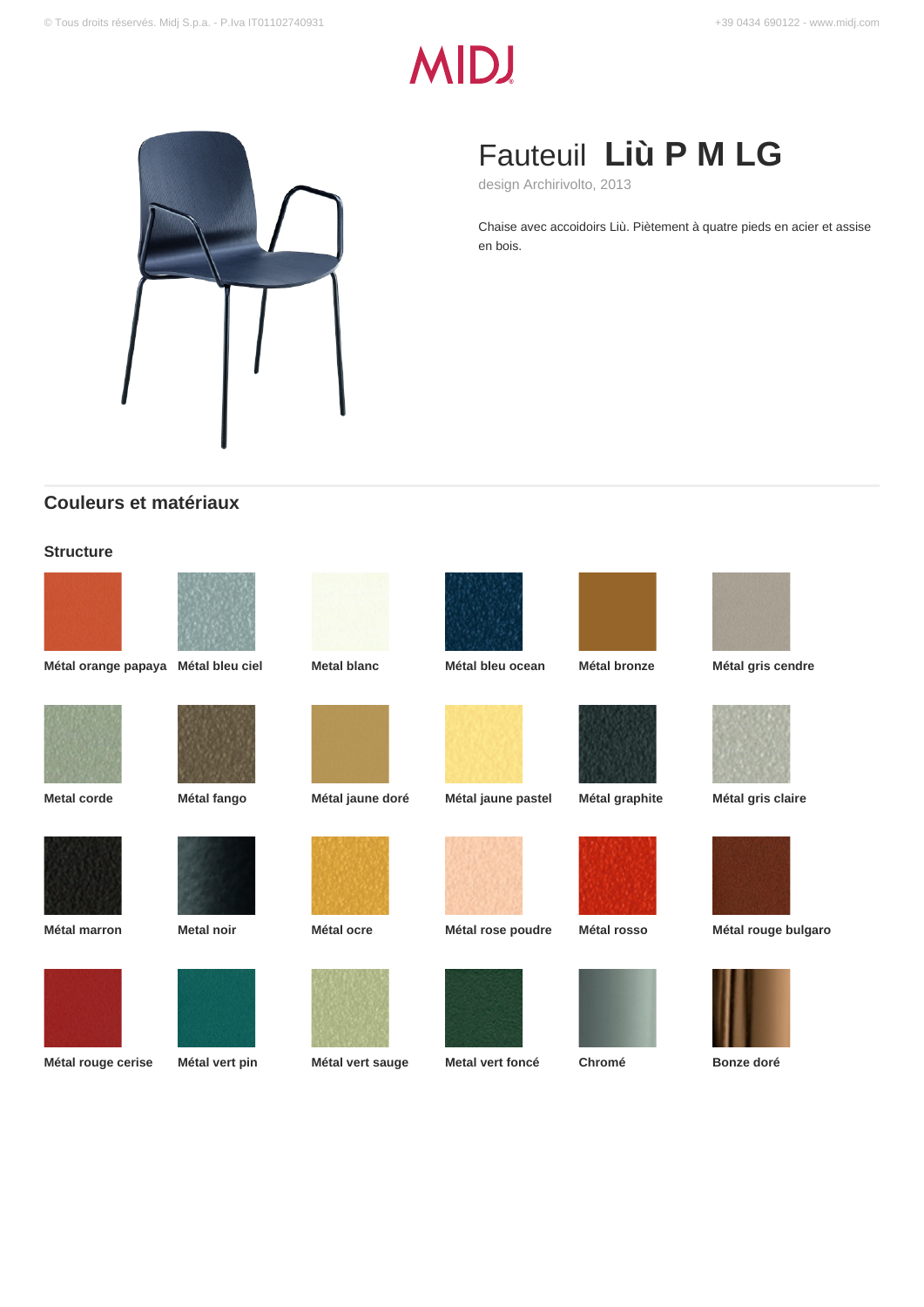Bronze doré opaque Champagne doré Or rosé Noir nickel Matt black nickel

Revêtement

Plaquè noyer flammé

Plaqué de frêne<br>laqué 10 Couleurs

# Dimensions

# Données volumétriques

Poids 7 Kg Volume 0.18 mc Colis 1

|   | cm | inch |
|---|----|------|
| A | 82 | 32.3 |
| B | 59 | 23.2 |
| C | 55 | 21.7 |
| D | 46 | 18.1 |
| E | 66 | 26   |
|   |    |      |

# Téléchargements

[.3ds Liù P M LG \(zip\)](https://www.midj.com/images/uploads/resources/3d-midj-liu-p-m-lg-3ds.zip) [- https://www.midj.com/images/uploads/resources/3d-midj-liu-p-m-lg-3ds.zip](https://www.midj.com/images/uploads/resources/3d-midj-liu-p-m-lg-3ds.zip) [.dae Liù P M LG \(zip\)](https://www.midj.com/images/uploads/resources/3d-midj-liu-p-m-lg-dae.zip) [- https://www.midj.com/images/uploads/resources/3d-midj-liu-p-m-lg-dae.zip](https://www.midj.com/images/uploads/resources/3d-midj-liu-p-m-lg-dae.zip) [.dxf Liù P M LG \(zip\)](https://www.midj.com/images/uploads/resources/3d-midj-liu-p-m-lg-dxf.zip) [- https://www.midj.com/images/uploads/resources/3d-midj-liu-p-m-lg-dxf.zip](https://www.midj.com/images/uploads/resources/3d-midj-liu-p-m-lg-dxf.zip) [.obj Liù P M LG \(zip\)](https://www.midj.com/images/uploads/resources/3d-midj-liu-p-m-lg-obj.zip) [- https://www.midj.com/images/uploads/resources/3d-midj-liu-p-m-lg-obj.zip](https://www.midj.com/images/uploads/resources/3d-midj-liu-p-m-lg-obj.zip) [.stl Liù P M LG \(zip\)](https://www.midj.com/images/uploads/resources/3d-midj-liu-p-m-lg-stl.zip) [- https://www.midj.com/images/uploads/resources/3d-midj-liu-p-m-lg-stl.zip](https://www.midj.com/images/uploads/resources/3d-midj-liu-p-m-lg-stl.zip)

# Certifications matériaux

# Metal vert foncé

The technologies used in the previous phase of powder coating play a fundamental role in the final result of the processing. They are in fact essential to increase adherence paint on the metal surface and then guarantee its duration over time. The metal frames, following a total cleaning of the surface, pass through chemical conversion processes, creating a compact base that allows for better adhesion of the subsequent treatment. In the last phase the object subjected to the powder coating process is placed in a polymerization oven, going to form an adherent and extremely tight layer durable. This particular paint job is ideal for outdoor use.

To clean the surface, use a damp microfiber cloth with neutral soap or specific metal cleaning products. Avoid hitting or rubbing the surface with sharp objects. Do not use scourers or other abrasive materials, since they would inevitably scratch the surface. Do not leave rusty iron objects on the surface for too long.

These surface treatments are not suitable for outdoor use, but they guarantee excellent resistance to frequent use, dirt and dust.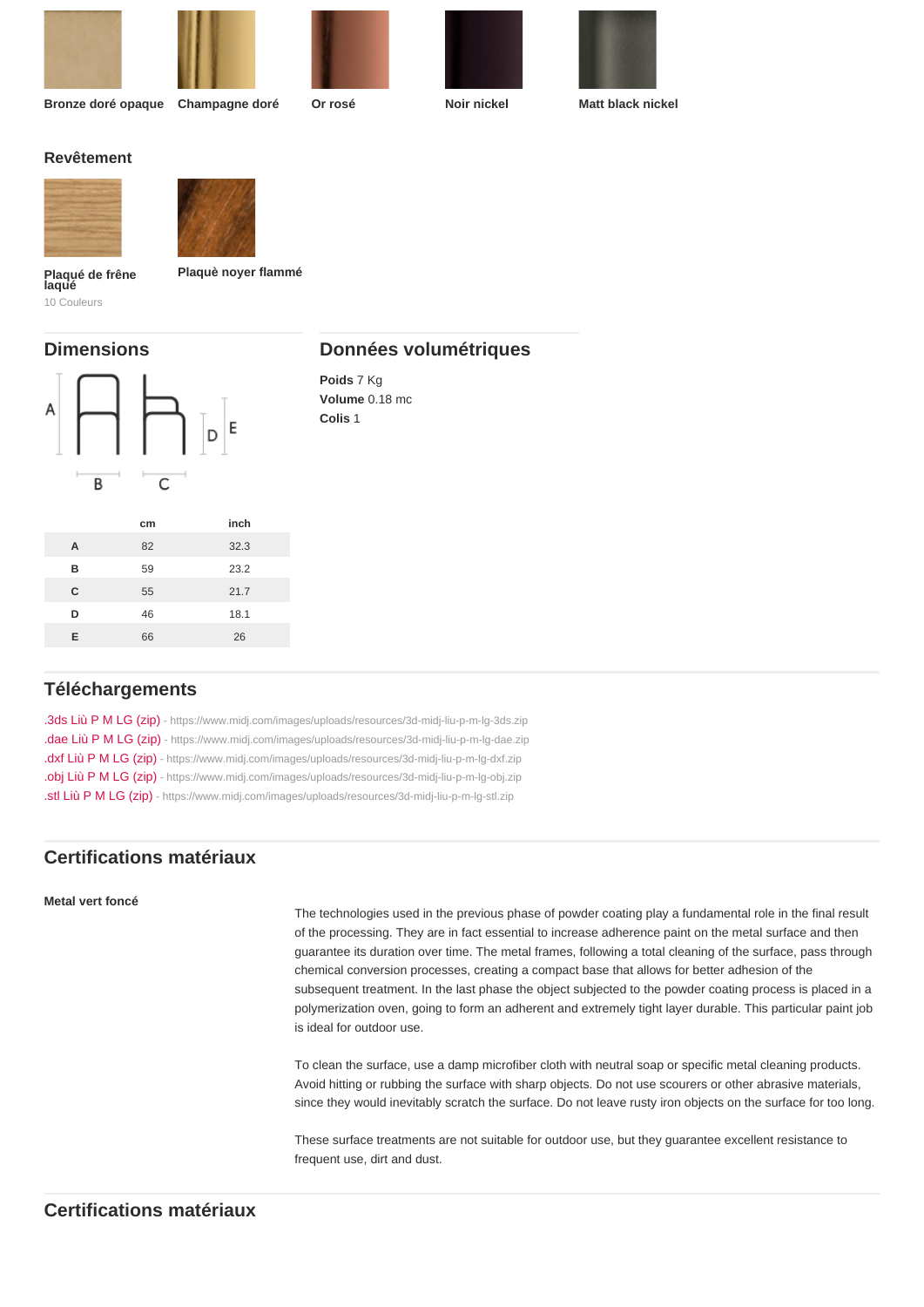Galvanic treatments consist in applying a thin layer of a metal or other alloy, in order that properties of the surface are modified, both from a technical and an aesthetic point of view. Through this procedure it is possible to improve specific product features, such as endurance to corrosion.

#### CLEANING AND MAINTENANCE

To clean the surface, use a damp microfiber cloth with neutral soap or specific metal cleaning products. Avoid hitting or rubbing the surface with sharp objects.

#### GENERAL TIPS

Do not use scourers or other abrasive materials, since they would inevitably scratch the surface. Do not leave rusty iron objects on the surface for too long. These surface treatments are not recommended for outdoor, naval or seaside use.

# **Certifications matériaux**

#### **Matt black nickel**

Galvanic treatments consist in applying a thin layer of a metal or other alloy, in order that properties of the surface are modified, both from a technical and an aesthetic point of view. Through this procedure it is possible to improve specific product features, such as endurance to corrosion.

#### CLEANING AND MAINTENANCE

To clean the surface, use a damp microfiber cloth with neutral soap or specific metal cleaning products. Avoid hitting or rubbing the surface with sharp objects.

#### GENERAL TIPS

Do not use scourers or other abrasive materials, since they would inevitably scratch the surface. Do not leave rusty iron objects on the surface for too long. These surface treatments are not recommended for outdoor, naval or seaside use.

# **Certifications matériaux**

#### **Plaqué de frêne laqué**

Veneered woods are the result of a process of gluing extremely thin sheets of wood applied to various types of supports to produce furnishing elements, which have a similar appearance to solid wood, but with better performance in terms of resistance to woodworms, lightness and greater stability over time. If exposed to light, and in any case with the passage of time, the color of the veneer changes. It may happen that furniture of the same color purchased after some time, show color differences. Upon request, the veneered parts can be supplied with certified origin from forests managed in a correct and responsible manner, according to the rigorous environmental standards established by the FSC circuit.

#### CLEANING AND MAINTENANCE

For ordinary cleaning of veneered woods, use a cloth moistened with neutral soap well diluted in water or specific products. Always dry after each application with a dry cloth or paper towel. Do not use abrasive products. In case of accidental spills of substances or liquids, immediately dab the wood with paper towel or with a dry and clean cloth. Avoid proximity to heat sources. Evenly expose the veneered woods to light, for example by periodically opening the table extensions that are stored inside the structure, or by moving any object placed on the surface, such as vases and accessories.

These tips are cleaning recommendations and do not guarantee complete stain removal. We recommend that you always test the cleaning method on a hidden part of the item to check the resistance of the color.

Colour samples are to be considered approximate for each product. Slight color differences between a lot and the other are to be considered normal.

# **Certifications matériaux**

#### **Plaquè noyer flammé**

Veneered woods are the result of a process of gluing extremely thin sheets of wood applied to various types of supports to produce furnishing elements, which have a similar appearance to solid wood, but with better performance in terms of resistance to woodworms, lightness and greater stability over time.